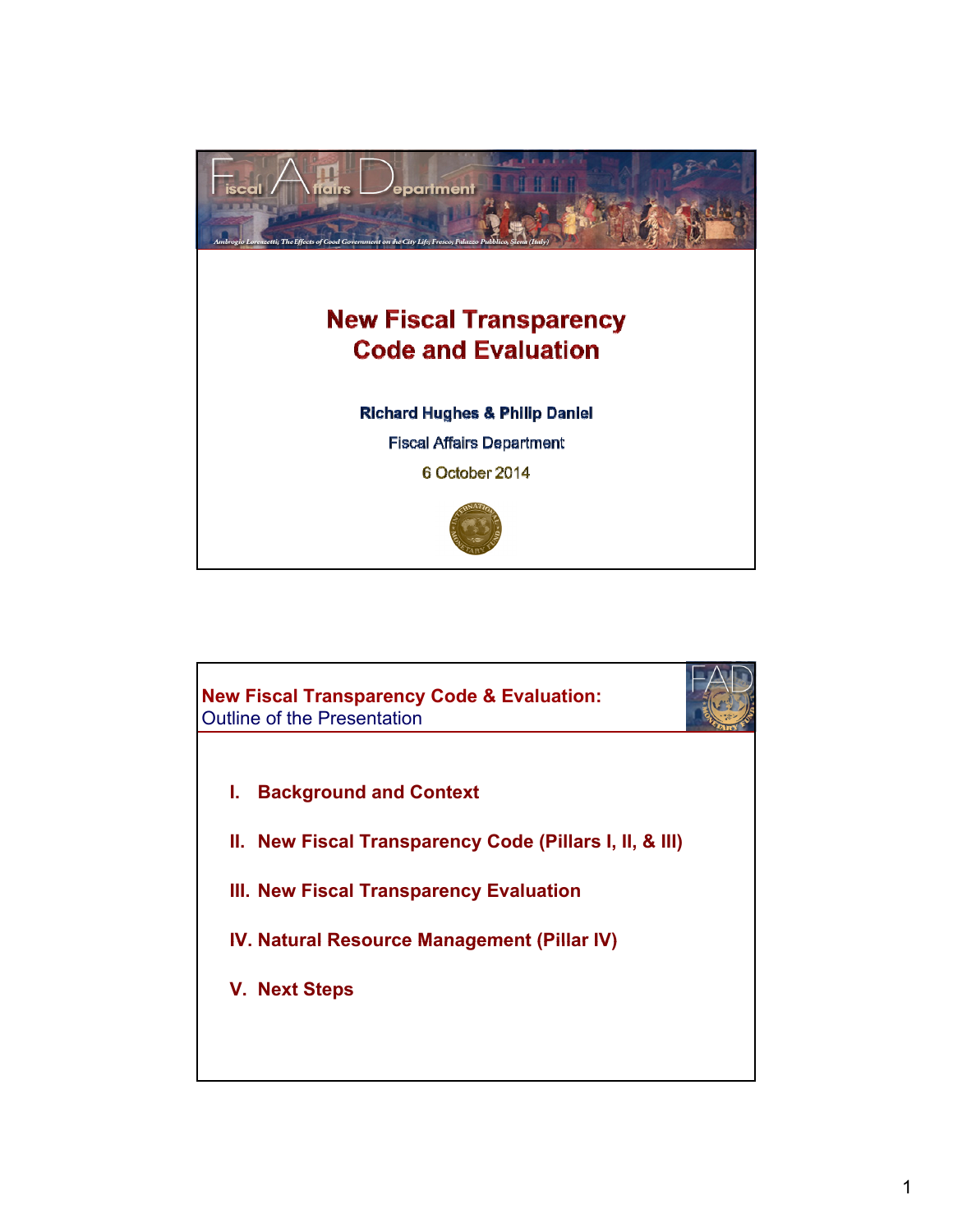

**3**

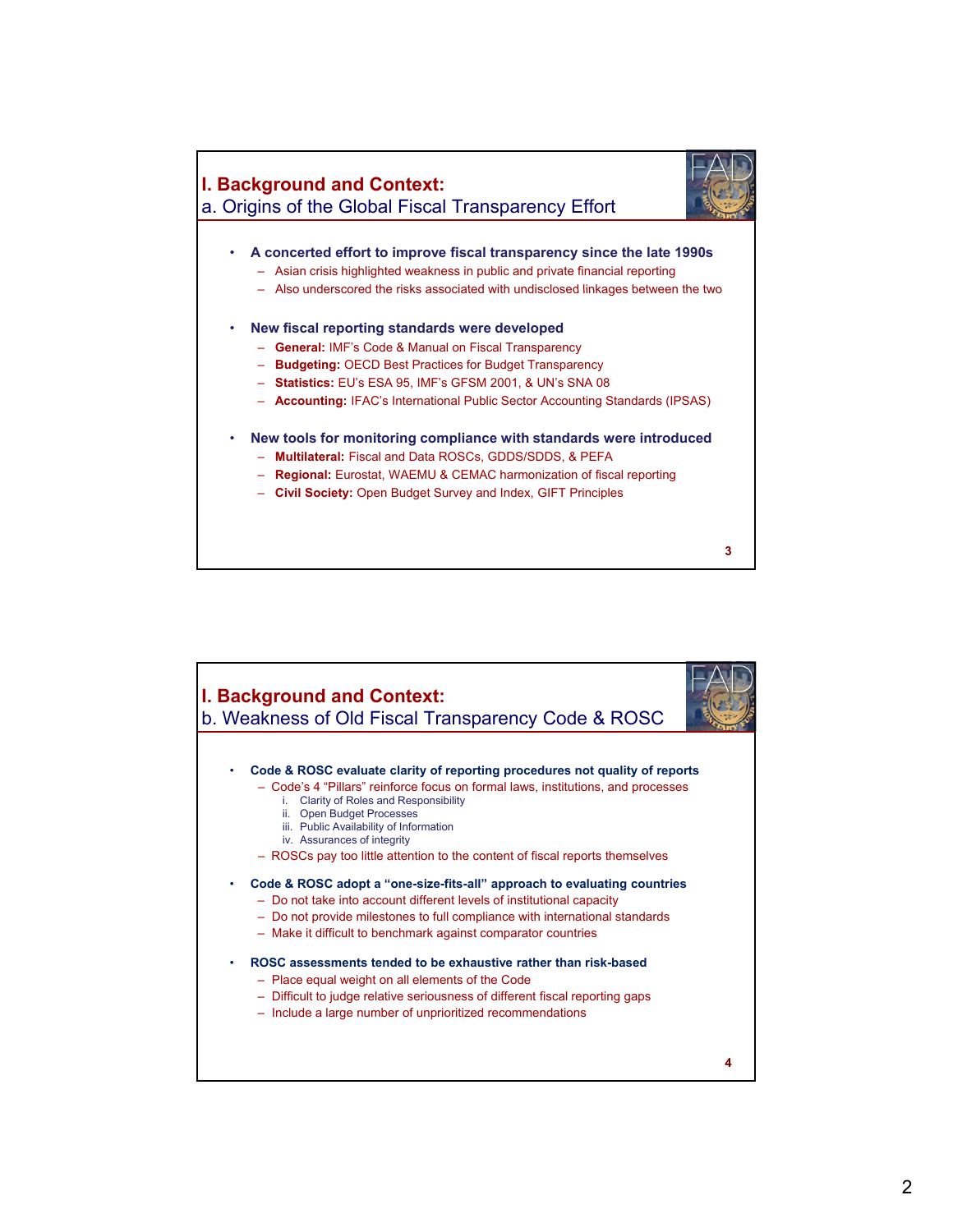

| II. New Fiscal Transparency Code:                                         | b. Differences between 2007 and 2014 Codes                                                                                                                                                               |                                                                                                                                                                                                           |
|---------------------------------------------------------------------------|----------------------------------------------------------------------------------------------------------------------------------------------------------------------------------------------------------|-----------------------------------------------------------------------------------------------------------------------------------------------------------------------------------------------------------|
| <b>Objective</b>                                                          | <b>2007 Code</b>                                                                                                                                                                                         | <b>2014 Code</b>                                                                                                                                                                                          |
| <b>Focus on outputs</b><br>rather than<br>processes                       | 30 of 45 principles were<br>procedural in nature                                                                                                                                                         | 31 of 36 principles focus on<br>quality or content of fiscal<br>information                                                                                                                               |
| <b>Take account of</b><br>different levels of<br>country capacity         | "Code of Good<br>Practices"                                                                                                                                                                              | Basic, Good, and Advanced<br>Practice                                                                                                                                                                     |
| <b>Greater emphasis</b><br>on fiscal risk<br>disclosure and<br>management | 1 principle on fiscal risk<br>5 others risk-related                                                                                                                                                      | 12 principles focused on<br>fiscal risk                                                                                                                                                                   |
| <b>Align with recent</b><br>advances in<br>standards &<br>practices       | <b>Institutions: General Government</b><br><b>Stocks: Financial Balance Sheet</b><br><b>Frequency: Quarterly</b><br><b>Classification: GFSM 2001</b><br><b>Accounting: GAAP</b><br><b>Budgeting: N/A</b> | <b>Institutions: Public Sector</b><br><b>Stocks: Full Balance Sheet</b><br><b>Frequency: Monthly</b><br><b>Classification: GFSM 2014</b><br><b>Accounting: IPSAS</b><br><b>Budgeting: PEFA &amp; OECD</b> |
|                                                                           |                                                                                                                                                                                                          |                                                                                                                                                                                                           |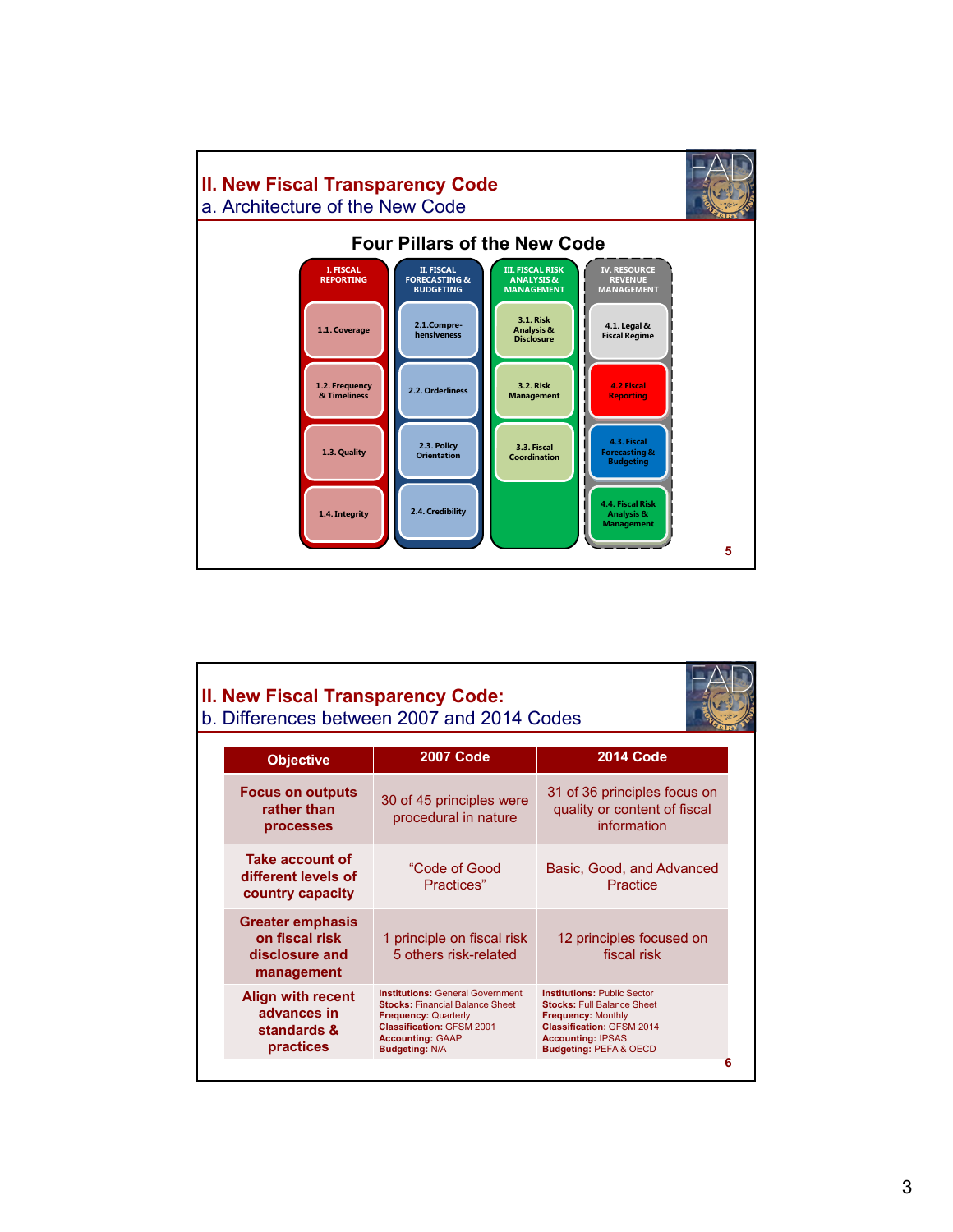| <b>II. New Fiscal Transparency Code:</b> |  |
|------------------------------------------|--|
| c. More Graduated Set of Practices       |  |

 $\Gamma$ 



| #     | <b>DIMENSION</b>             | <b>PRINCIPLE</b>                                                                                            | <b>PRACTICES</b>                                                                                                                                                 |                                                                                                             |                                                                                                                       |  |  |
|-------|------------------------------|-------------------------------------------------------------------------------------------------------------|------------------------------------------------------------------------------------------------------------------------------------------------------------------|-------------------------------------------------------------------------------------------------------------|-----------------------------------------------------------------------------------------------------------------------|--|--|
|       |                              |                                                                                                             | <b>BASIC</b>                                                                                                                                                     | <b>GOOD</b>                                                                                                 | <b>ADVANCED</b>                                                                                                       |  |  |
|       |                              |                                                                                                             |                                                                                                                                                                  |                                                                                                             |                                                                                                                       |  |  |
|       | <b>FISCAL</b>                | Fiscal reports should provide a comprehensive, relevant, timely, and reliable                               |                                                                                                                                                                  |                                                                                                             |                                                                                                                       |  |  |
|       | <b>REPORTING</b>             | overview of the government's financial position and performance                                             |                                                                                                                                                                  |                                                                                                             |                                                                                                                       |  |  |
| 1.1   | Coverage                     |                                                                                                             | Fiscal reports should provide a comprehensive overview of the fiscal activities of the public<br>sector and its sub-sectors according to international standards |                                                                                                             |                                                                                                                       |  |  |
| 1.1.1 | Coverage of<br>Institutions  | Fiscal reports cover all<br>entities engaged in public<br>activity according to<br>international standards. | <b>Fiscal reports</b><br>consolidate all<br>central government<br><b>entities</b>                                                                                | <b>Fiscal reports</b><br>consolidate all<br>general government<br>entities and report<br>on each subsector. | Fiscal reports consolidate<br>all public sector entities<br>and report on each<br>subsector.                          |  |  |
| 1.1.3 | Coverage of<br><b>Stocks</b> | Fiscal reports include a<br>balance sheet of public<br>assets, liabilities, and net<br>worth.               | <b>Fiscal reports cover</b><br>all cash, deposits,<br>and debt                                                                                                   | <b>Fiscal reports cover</b><br>all financial assets<br>and liabilities.                                     | Fiscal reports cover all<br>financial and non-financial<br>assets and liabilities, and<br>net worth.                  |  |  |
| 1.1.2 | Coverage of<br><b>Flows</b>  | Fiscal reports cover all<br>public revenues,<br>expenditures, and<br>financing.                             | <b>Fiscal reports</b><br>cover cash<br>revenues.<br>expenditures and<br>financing.                                                                               | Fiscal reports cover<br>cash flows and<br>accrued revenues<br>expenditures, and<br>financing.               | Fiscal reports cover cash<br>flows .accrued revenues.<br>expenditures, and<br>financing, and other<br>economic flows. |  |  |

### **III. New Fiscal Transparency Evaluation:**  a. Differences with Fiscal ROSC



| <b>Reform Objective</b>                                                  | <b>Fiscal ROSC</b>                                        | <b>Fiscal Transparency</b><br><b>Evaluation</b>        |
|--------------------------------------------------------------------------|-----------------------------------------------------------|--------------------------------------------------------|
| <b>More analysis of</b><br>coverage and<br>reliability of fiscal<br>data | Focus on assessing<br>reporting procedures                | Quantitative fiscal<br>transparency indicators         |
| More accessible<br>summary of<br>strengths and<br>weaknesses             | Long narrative accounts<br>of strengths and<br>weaknesses | <b>Summary Heatmaps</b><br>highlight reform priorities |
| <b>Identify concrete</b><br>steps to address<br>weaknesses               | Unprioritized list of<br>recommendations                  | Sequenced<br>5-Year Action Plan                        |
| More scalable<br>product                                                 | Comprehensive, one-<br>size-fits-all assessment           | Modular evaluations of<br>individual Code Pillars      |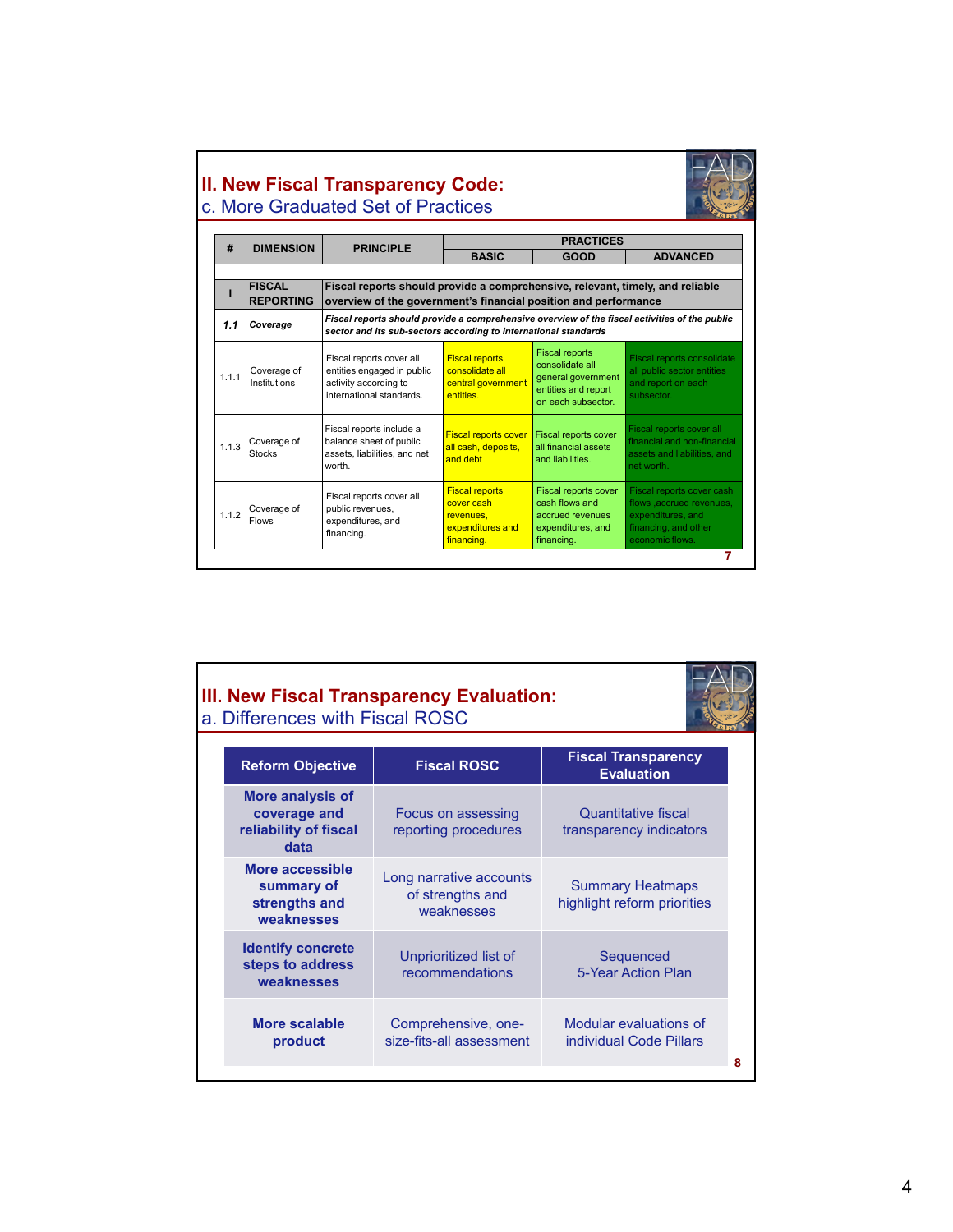

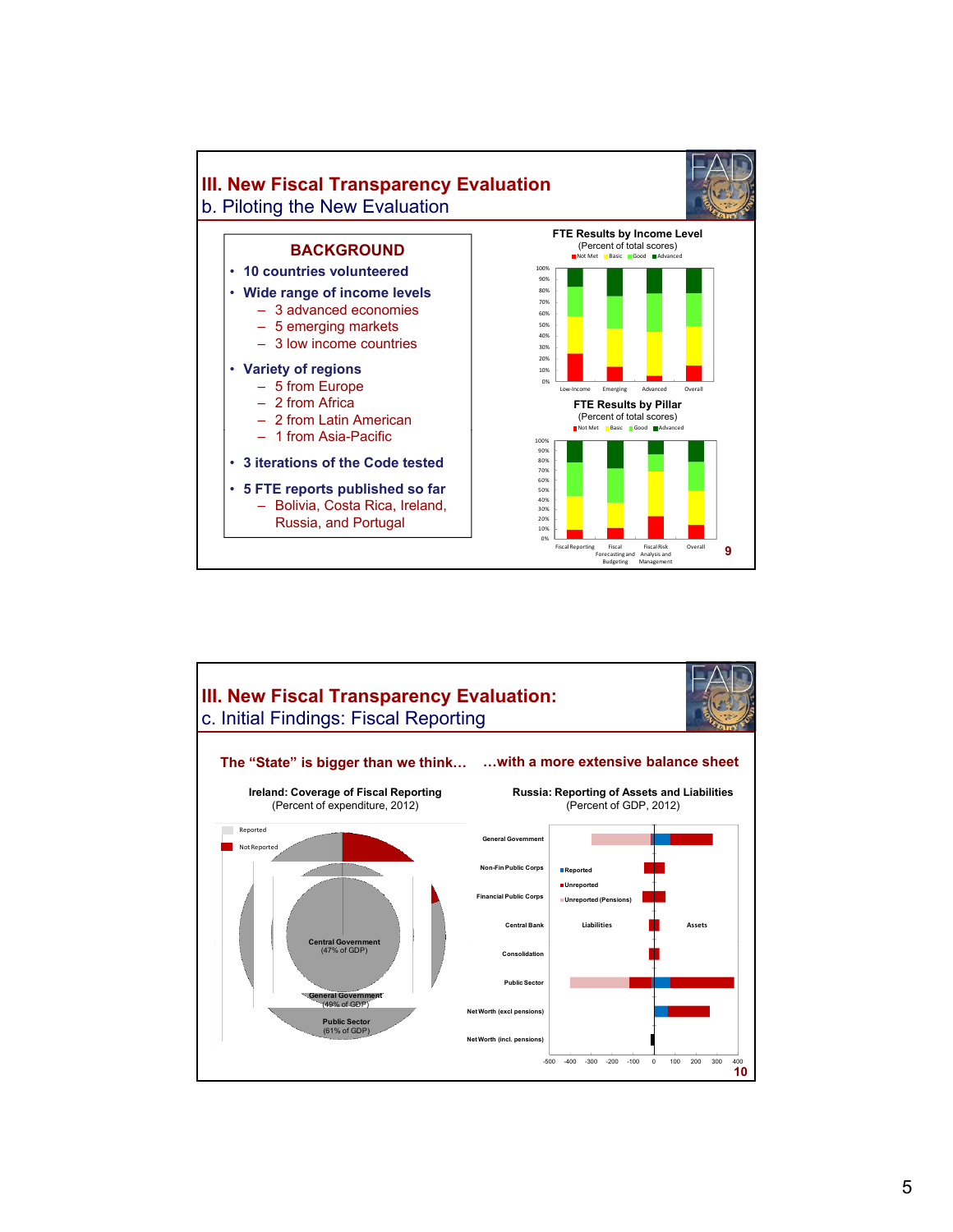

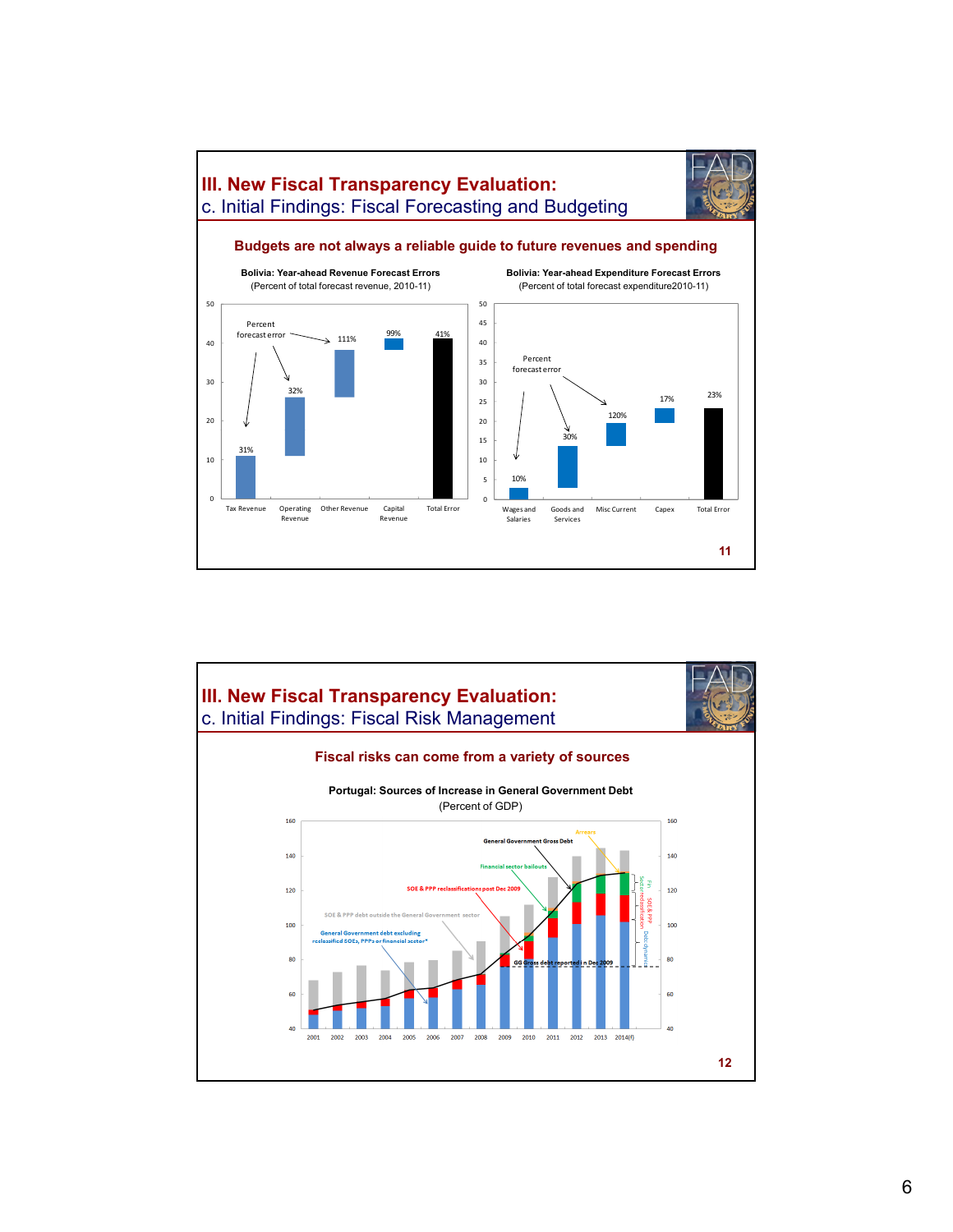

### **III. New Fiscal Transparency Evaluation:**  e. Sequenced Action Plan



| <b>Ireland: Fiscal Transparency Action Plan</b>                                                                                       |                                                                                                                  |                                                                                                                                                                    |                                                                                                                       |                                                                                                                                              |                                                                                                                                   |
|---------------------------------------------------------------------------------------------------------------------------------------|------------------------------------------------------------------------------------------------------------------|--------------------------------------------------------------------------------------------------------------------------------------------------------------------|-----------------------------------------------------------------------------------------------------------------------|----------------------------------------------------------------------------------------------------------------------------------------------|-----------------------------------------------------------------------------------------------------------------------------------|
| <b>Action</b>                                                                                                                         | 2013                                                                                                             | 2014                                                                                                                                                               | 2015                                                                                                                  | 2016                                                                                                                                         | 2017                                                                                                                              |
| 1. Expand Institutional Coverage of Budgets, Statistics, and Accounts                                                                 |                                                                                                                  |                                                                                                                                                                    |                                                                                                                       |                                                                                                                                              |                                                                                                                                   |
| a. Present all gross<br>revenues and<br>expenditures of<br>central government<br>entities in budget<br>documentation                  |                                                                                                                  | Incorporate NPRF<br>into budget<br>documentation                                                                                                                   | Incorporate Non-<br>Commercial Semi-<br>State Bodies into<br>budget<br>documentation                                  | Incorporate all<br>central government<br>entities in budget<br>documentation                                                                 | Integrate non-<br>commercial semi-<br>state bodies into<br>departmental votes                                                     |
| b. Combine Finance<br>and Appropriation<br>Accounts into a<br>consolidated Central<br><b>Government Financial</b><br><b>Statement</b> | Combine the<br>information in the<br>notes to the<br>Appropriation<br>Accounts to<br>produce a<br>summary report | Combine Finance<br>and Appropriation<br>Accounts into a<br>partial Central<br>Government<br><b>Financial Statement</b><br>based on existing<br>accounting policies | Incorporate SIF and<br>NPRF into partial<br>Central Government<br><b>Financial Statement</b>                          | Incorporate Non-<br>Commercial Semi-<br>State Bodies into<br>consolidated<br>provisional Central<br>Government<br><b>Financial Statement</b> | Prepare<br>comprehensive<br>consolidated<br>Central<br>Government<br><b>Financial Statement</b><br>for audit by C&AG              |
| c. Provide an overview<br>of the gross revenues<br>and expenditures of<br>the general<br>government and its<br>subsectors             | Reconcile gross<br>revenues and<br>expenditures of<br>Exchequer and<br>general<br>government in<br>budget        | Provide summary of<br>gross revenues and<br>expenditures of<br>central government<br>in budget                                                                     | Provide summary of<br>gross revenues and<br>expenditures of<br>central, local, and<br>general government<br>in budget | Publish quarterly<br>statistics on gross<br>revenues and<br>expenditures of<br>central, local, and<br>general<br>government sectors          | Publish monthly<br>statistics on gross<br>revenues and<br>expenditures of<br>central, local, and<br>general<br>government sectors |
|                                                                                                                                       |                                                                                                                  |                                                                                                                                                                    |                                                                                                                       |                                                                                                                                              | 14                                                                                                                                |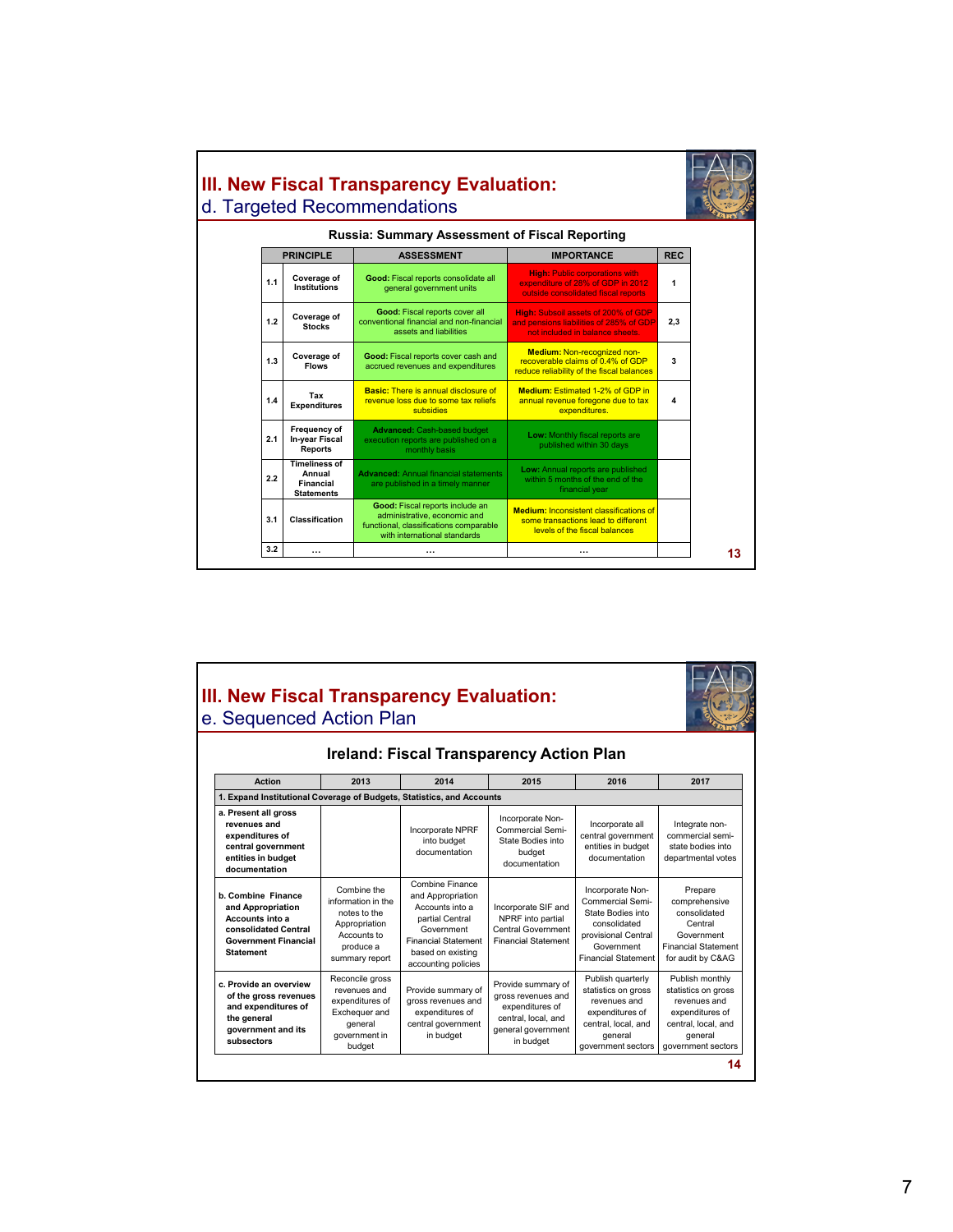# **IV. Natural Resource Management (Pillar IV):** a. Background



# **2007**

- **Separate IMF "Guide on Resource Revenue Transparency"**
- **Companion to 2007 version of the Code**
- **Adapted Code's principles for resource-rich countries**
- **Basis for Natural Resource C d Basis for Natural Module of Fiscal ROSC Code**

### **2014**

- **Pillar IV of Code dedicated to Natural Resource Management**
- **12 Principles evaluated according to Basic, Good & Advanced Practices**
- **New Guide on Resource Revenue Transparency and Accountability to accompany**
- **Natural Resource Revenue Statistics Reporting Template**

**15**